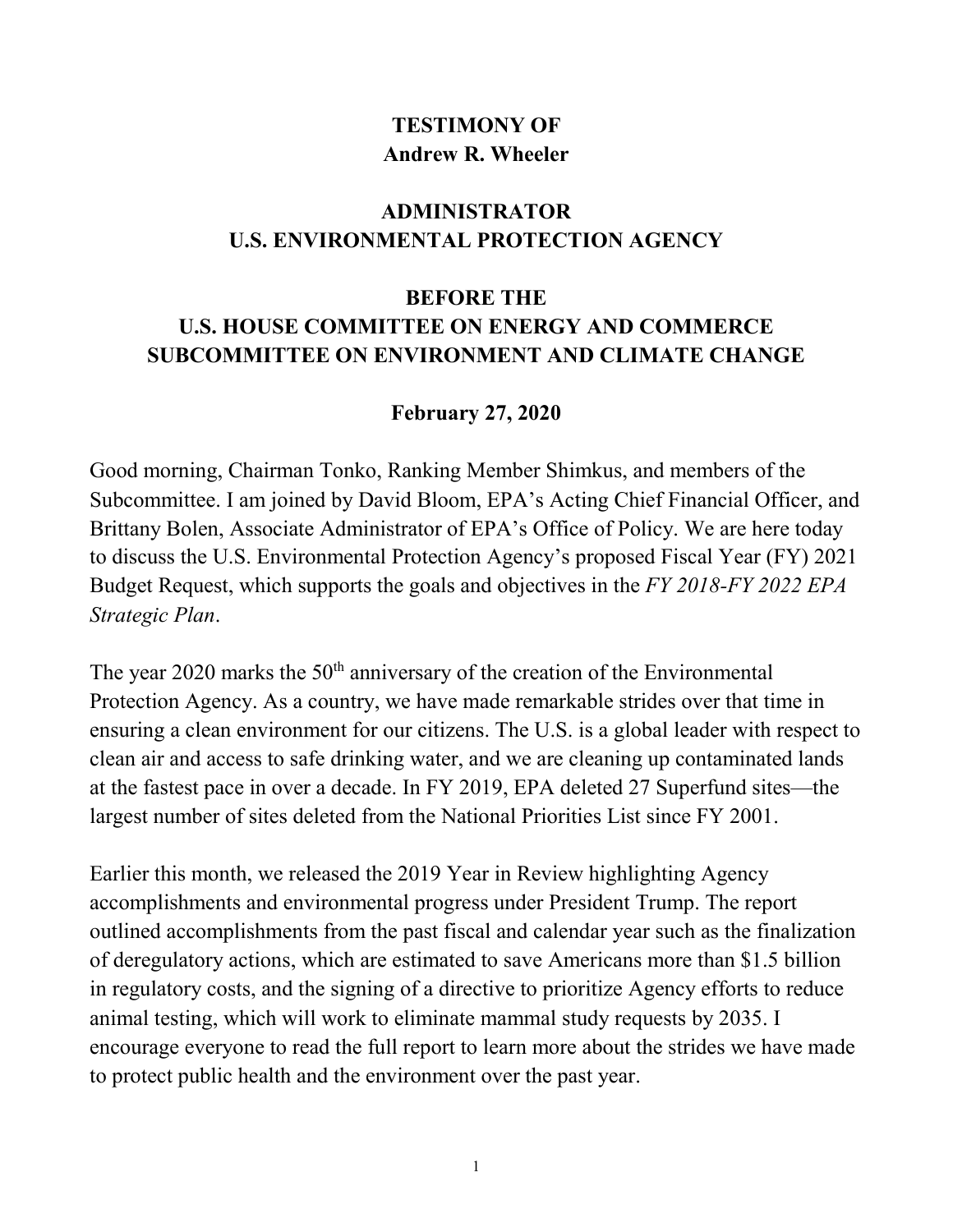The Trump Administration is proving that environmental protection and historic economic growth can go hand-in-hand. On the regulatory side, just last month EPA and Army Corps of Engineers finalized the Navigable Waters Protection Rule. This historic rule, decades in the making, delivers on the President's promise to finalize a revised definition for "waters of the United States" that is tethered to the Clean Water Act. The new rule will both protect navigable waters from pollution and foster economic growth by providing much needed certainty to the regulated community about where federal jurisdiction begins and ends.

In FY 2019, EPA issued 18 deregulatory actions and six regulatory actions, exceeding the President's Executive Order 13771 mandating two deregulatory actions for each regulatory action. With an additional 45 deregulatory actions in development, we are projected to save billions more in regulatory costs. But I want to be clear that we are not achieving this at the expense of implementing and enforcing the environmental laws enacted by Congress. In fact, some of this important deregulatory work is modernizing regulations that have been on the books for decades and bringing them up-to-date.

Improving risk communication at EPA is one of my top priorities. Over the past year, we formed a Risk Communication Workgroup, charged with institutionalizing a thoughtful, cohesive approach for how EPA conducts risk communication across the Agency. We also prioritized hiring a career risk communication expert to provide the long-term support and continuity the Agency needs to effectively integrate risk communication into everything we do. Regardless of the type of threat they face, the public deserves to know and understand the risks. I believe this is especially true when it comes to human health and the environment.

The FY 2021 Budget Request provides \$6.6 billion and more than 12,600 FTE to continue the policy direction of past requests by focusing resources on core work, including fulfilling statutory and regulatory obligations. It also advances ongoing deregulatory work to foster environmental protection and economic growth. Our Budget Request includes funding in a number of focus areas that address National and global environmental challenges and advances EPA's *Strategic Plan*. These include reducing lead exposure, taking action on PFAS, addressing critical water issues, including reducing harmful algal blooms (HABs) and ocean pollution, investing in the Nation's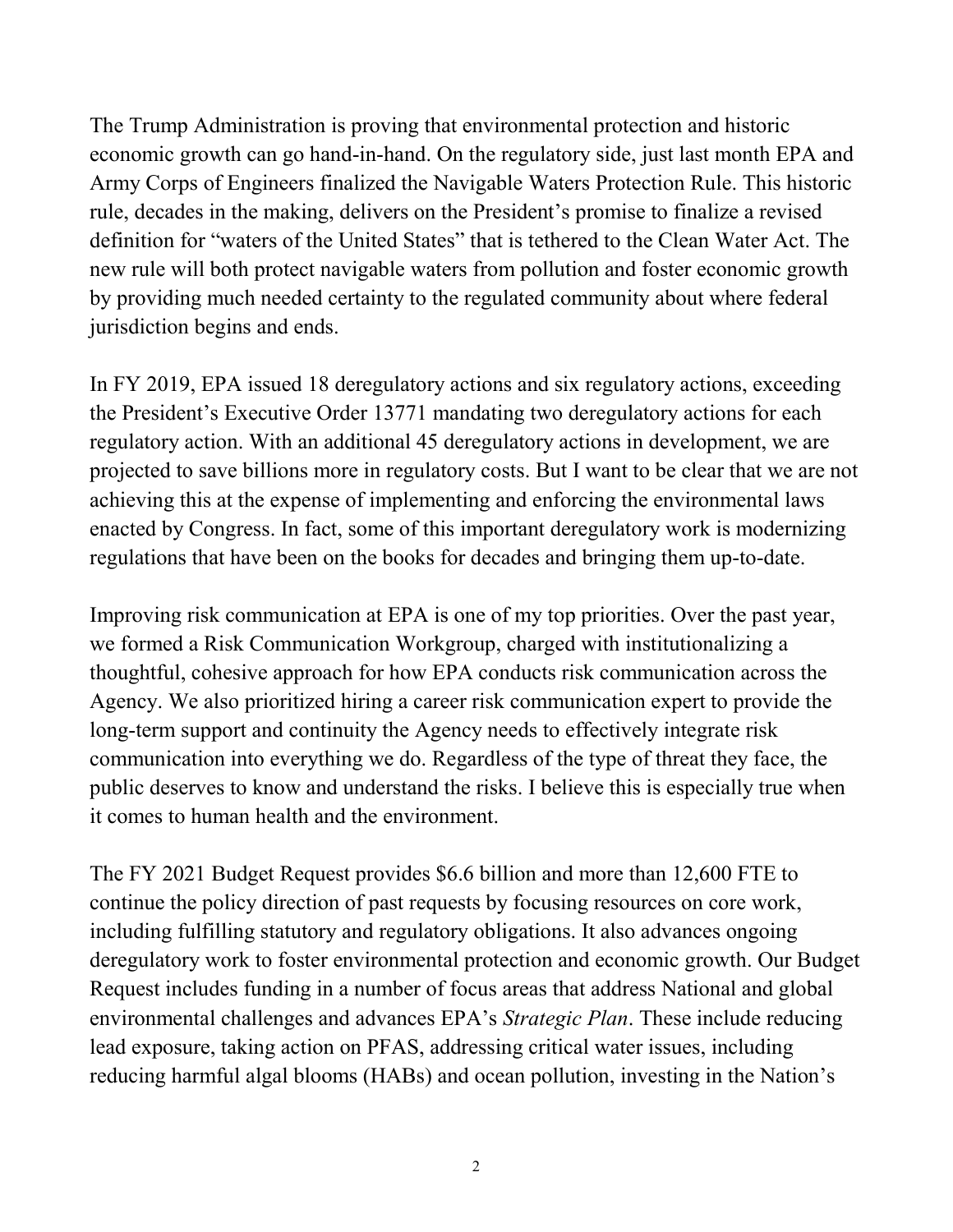water infrastructure, improving the Nation's recycling system, and reducing food loss and waste.

EPA and our implementing partners have made tremendous progress in providing clean and safe water to our citizens. In the 1970s, more than 40 percent of our Nation's drinking water systems failed to meet even the most basic health standards. Today, over 93 percent of community water systems meet all health-based standards, all the time.

In addition to the safety of our water supply, today we are launching our *National Water Reuse Action Plan*—the first initiative of this magnitude coordinated across our water sector to accelerate water recycling. 80 percent of our states anticipate some freshwater shortages within the next decade, and all levels of government have a responsibility to ensure that Americans have access to reliable sources of clean and safe water. The *Action Plan* is intended to help facilitate adoption of water reuse to support improved water resiliency, sustainability, and security.

However, EPA recognizes that clean and safe water extends beyond the water we consume. In FY 2021, we are proposing a new \$15 million competitive grant program to fund prevention and response efforts for HABs that pose significant health or economic risks to our Nation's waters. In addition, the Budget Request funds geographic programs where EPA has a unique and critical role, including \$320 million for the Great Lakes and \$3.2 million for South Florida. These resources support environmental monitoring, cleanup, and protection. For example, due in part to South Florida funding, greater than 90 percent of homes and business in the Florida Keys are now on advanced wastewater treatment systems and more than 30,000 septic tanks have been eliminated.

The Budget Request includes an additional \$8.4 million with 7 FTE to reduce marine litter. Marine litter is quickly becoming an international issue and one where EPA is well positioned to provide global leadership. Last year at both the G-7 and G-20, I engaged foreign environmental ministers on the importance of working together to tackle marine litter—and in particular, plastic waste—as significant sources of pollution. And just last month I traveled to Brazil where Minister of the Environment Ricardo Salles and I not only discussed solutions to the issue but also helped clean trash at Ponta das Lajes beach in the Amazon. This Budget Request builds on that momentum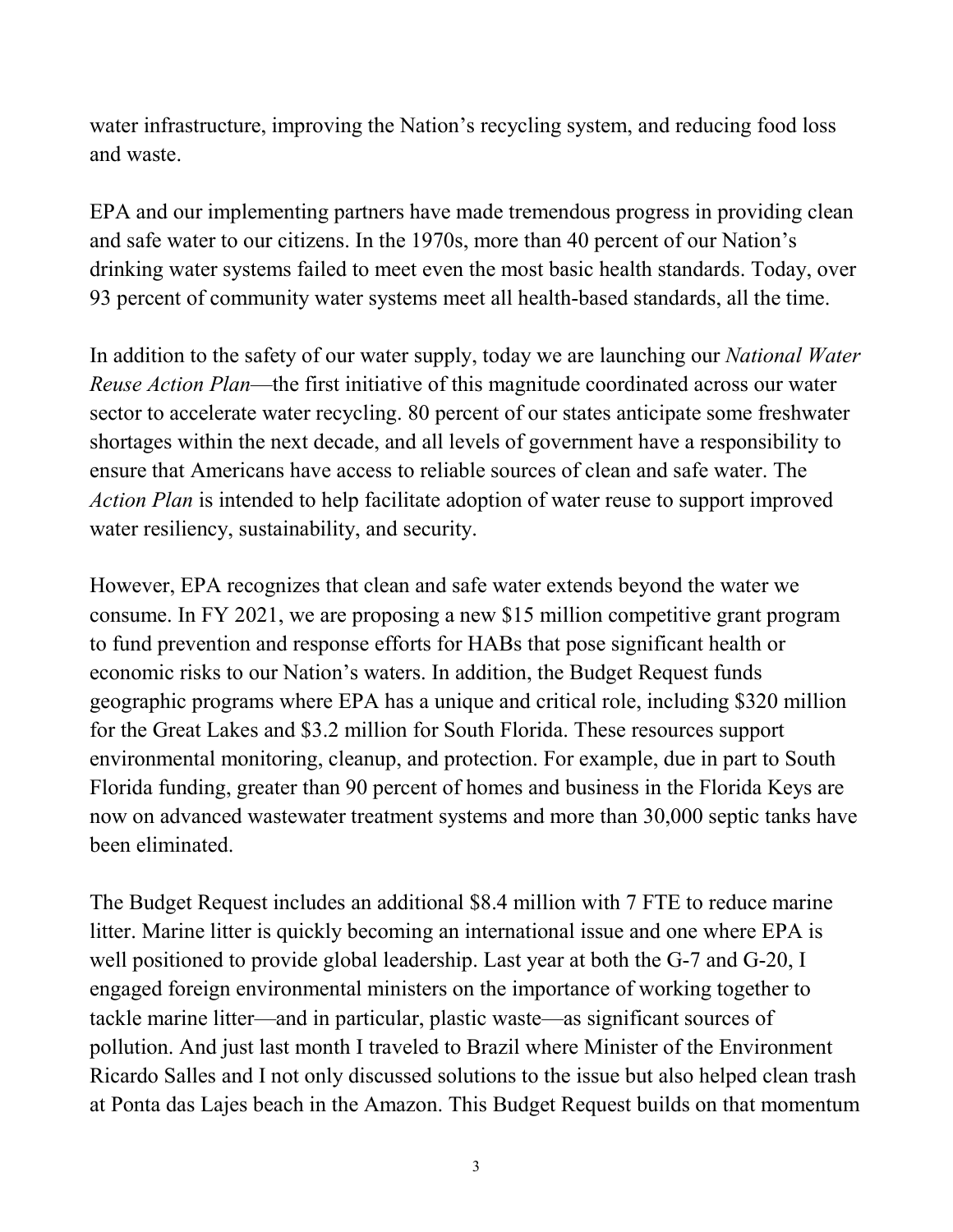through funding for programs like Trash Free Waters, where EPA is helping capture marine litter or prevent it from reaching the ocean in the first place. These efforts are providing critical support to protect and restore our bodies of water, like the Great Lakes.

Our Nation's children are particularly vulnerable to the health impacts of unsafe drinking water, especially lead exposure. Through the *Federal Action Plan to Reduce Childhood Lead Exposures and Associated Health Impacts* and the new, cross-cutting Lead Exposure Reduction Initiative included in the Budget Request, EPA is coordinating with our federal partners to reduce children's exposure to lead. The Lead Exposure Reduction Initiative provides an additional \$45 million to build on current efforts that will help address lead on multiple fronts, driving action to target lead-based paint, lead in drinking water, and lead-contaminated soil, among other sources.

In the efforts to protect children from lead exposure, we are seeing the need for further EPA support. In September 2019, all 50 states and the District of Columbia applied for grants to test for lead in schools, including in the pipes of drinking water fountains. By January 2020, 43 of the grants were awarded, and we anticipate awarding all the grants by April of this year. And our proposed multimedia Healthy Schools Grant Program, not limited only to addressing potential lead exposure, will work in partnership with our state, tribal, and community partners to address potential gaps in school and faith-based education facilities where nearly 50 million children learn, play and grow. This new program is a top priority for the Agency, and we look forward to partnering with Congress to advance this effort.

EPA also is taking regulatory action to combat lead exposure. For the first time in nearly three decades, EPA has proposed a revision to the Lead and Copper Rule to reduce lead exposure in drinking water to better protect children and at-risk communities. The proposed rule will ensure systems have plans in place to rapidly respond by taking actions to reduce elevated levels of lead in drinking water. EPA staff is currently monitoring and mapping the location of the highest-risk lead pipes so we can focus our work on the most impacted areas of the country first. Also, for the first time in nearly two decades, EPA issued new, tighter standards for lead dust in homes and child care facilities to protect children across the country from the harmful effects of lead exposure.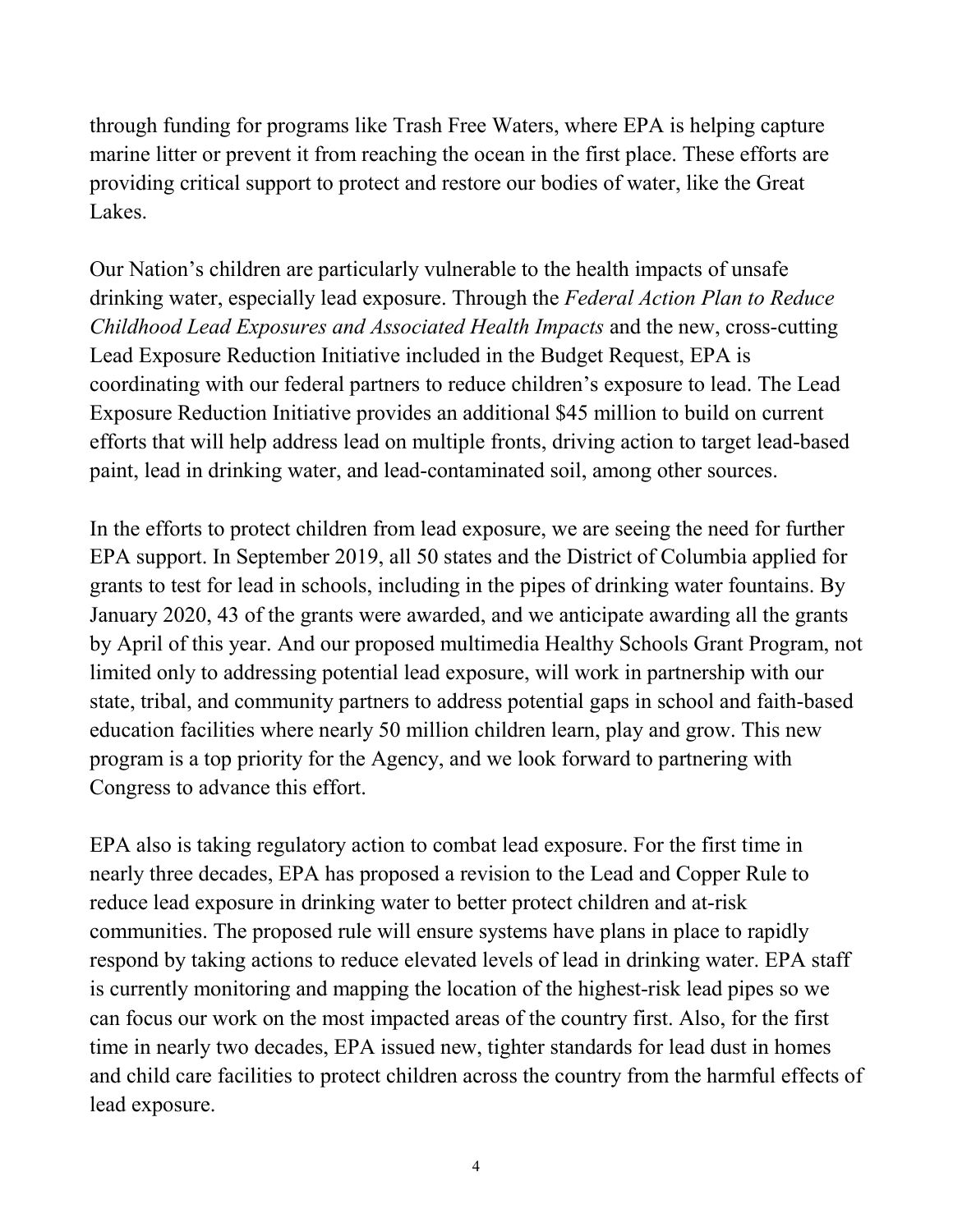Another priority is to continue working to identify and, if necessary, address potential emerging sources of drinking water contamination. The Budget Request includes additional resources to allow EPA to continue to aggressively implement the *Per- and Polyfluoralkyl substances (PFAS) Action Plan*—EPA's first multi-media, multiprogram, national research, management, and risk communication plan to address this extensive class of emerging chemical of concern. Funding in FY 2021 will enable EPA to continue addressing the ongoing and immediate needs for any additional policy, regulatory, and enforcement actions that may be necessary across multiple statutory authorities, as well as to develop analytical methods, toxicity values, and additional treatment and remediation options that will help states and communities to address PFAS exposures.

Last week, we took another important step in implementing the Agency's *PFAS Action Plan* by proposing regulatory determinations for PFOA and PFOS in drinking water. These preliminary determinations mark a key milestone in EPA's extensive efforts under the *PFAS Action Plan* to help communities address these substances nationwide.

Also last week, we proposed regulations to close a loophole that allows imports of products including certain PFAS chemicals that have been phased out in the United States as part of surface coatings. This supplemental proposal would ensure that any new uses are reviewed by EPA before any products with coatings containing these chemicals could be imported into the United States again.

The Budget Request includes approximately \$2 billion to continue to capitalize the two State Revolving Funds (SRFs) to assist our implementing partners in rebuilding aging water infrastructure. As part of our continued commitment to small communities, in FY 2019, 64 percent of total Drinking Water SRF assistance or \$1.83 billion dollars was awarded to communities with populations of fewer than one hundred thousand people. The revolving nature of the Drinking Water and Clean Water SRFs, combined with substantial contributions from our state partners, has greatly expanded the scope of federal investment. EPA estimates for every federal dollar contributed to date, communities have received over three dollars of water infrastructure investments in return.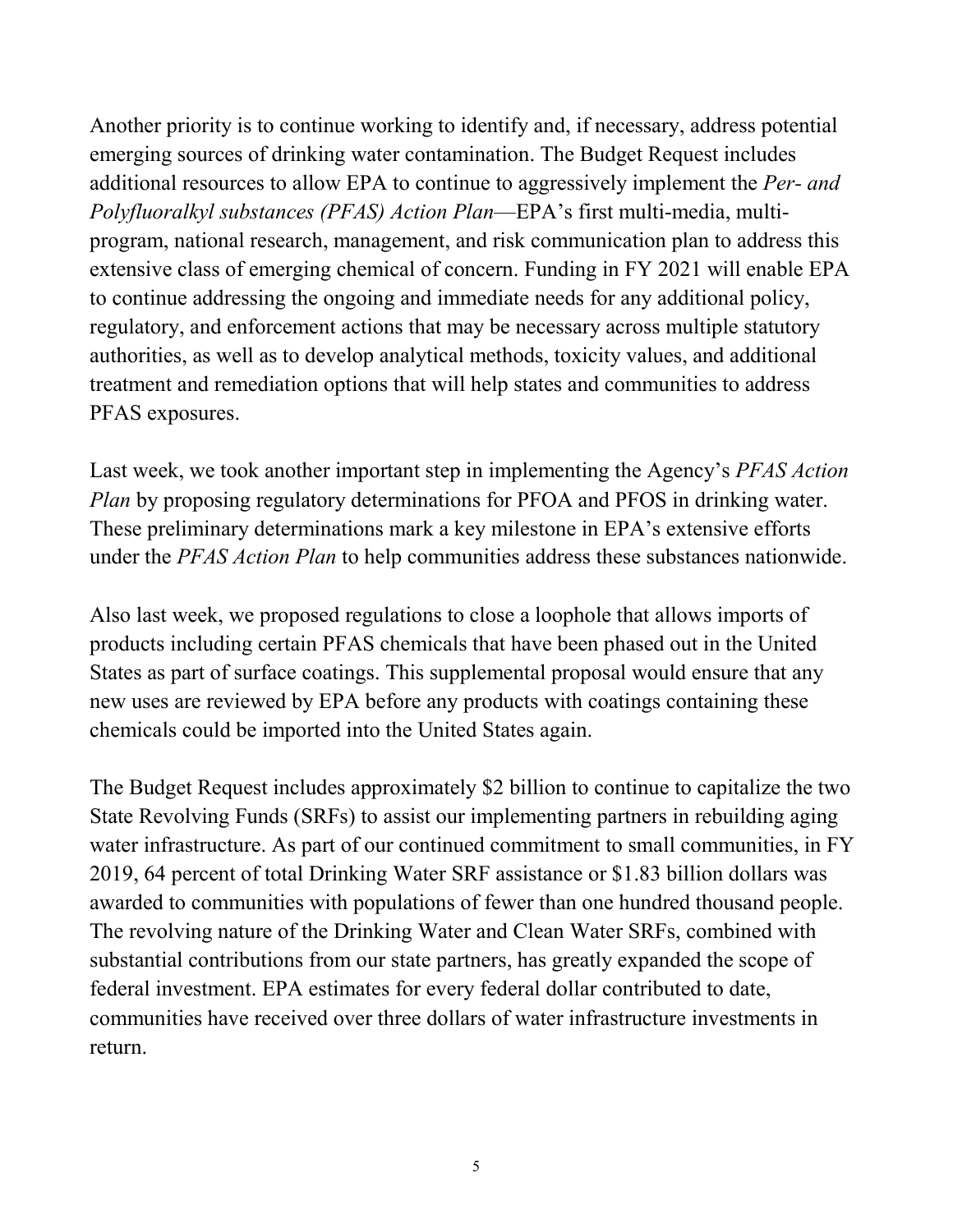The Budget Request also includes \$25 million for the Water Infrastructure Finance and Innovation Act (WIFIA) program. This funding, including \$20 million in credit subsidy, could deliver more than \$2 billion in direct credit assistance. When combined with other funding resources, this could spur over \$4 billion in total infrastructure investments.

The WIFIA loan program is also producing tremendous results for the American people. EPA has issued 16 WIFIA loans totaling over \$3.5 billion in credit assistance to help finance over \$8 billion for water infrastructure projects, which can create over 16,000 jobs. WIFIA loans are wide-ranging and have been issued to finance a variety of projects—from a new community drinking water plant in Tennessee, to expanding a groundwater replenishment system in California, to the development of a long-term water supply for Oregon communities that will be built to the highest seismic safety standards for earthquake resiliency. On the wastewater side, many of the projects will reduce the size and number of sanitary sewer overflows into surface waters that occur with storms, advancing efforts to achieve total maximum daily load (TMDL) goals, and reducing nutrient discharges that can contribute to HABs.

While most water systems consistently provide safe and reliable drinking water, many small systems face their own unique challenges. To address these needs, President Trump signed the bipartisan America's Water Infrastructure Act of 2018 (AWIA). In FY 2021, the Budget Request includes \$82 million for grants to continue implementing the mandates included in AWIA that support water system resiliency, technical assistance, remediation for schools with lead in their drinking water, the water workforce, and water infrastructure, including innovative technologies and sewer overflow control. The combined funding of the SRFs, WIFIA loans, Water Infrastructure Improvements for the Nation Act (WIIN) grants, and the new AWIA grant programs will enable the Agency to make significant water infrastructure investments in communities in every state.

Water infrastructure is just one aspect of EPA's infrastructure investment agenda. The cleanup and redevelopment of contaminated lands play a crucial role in revitalizing communities throughout the country. We are in the process of cleaning up some of the Nation's largest, most complex sites and returning them to communities for productive use.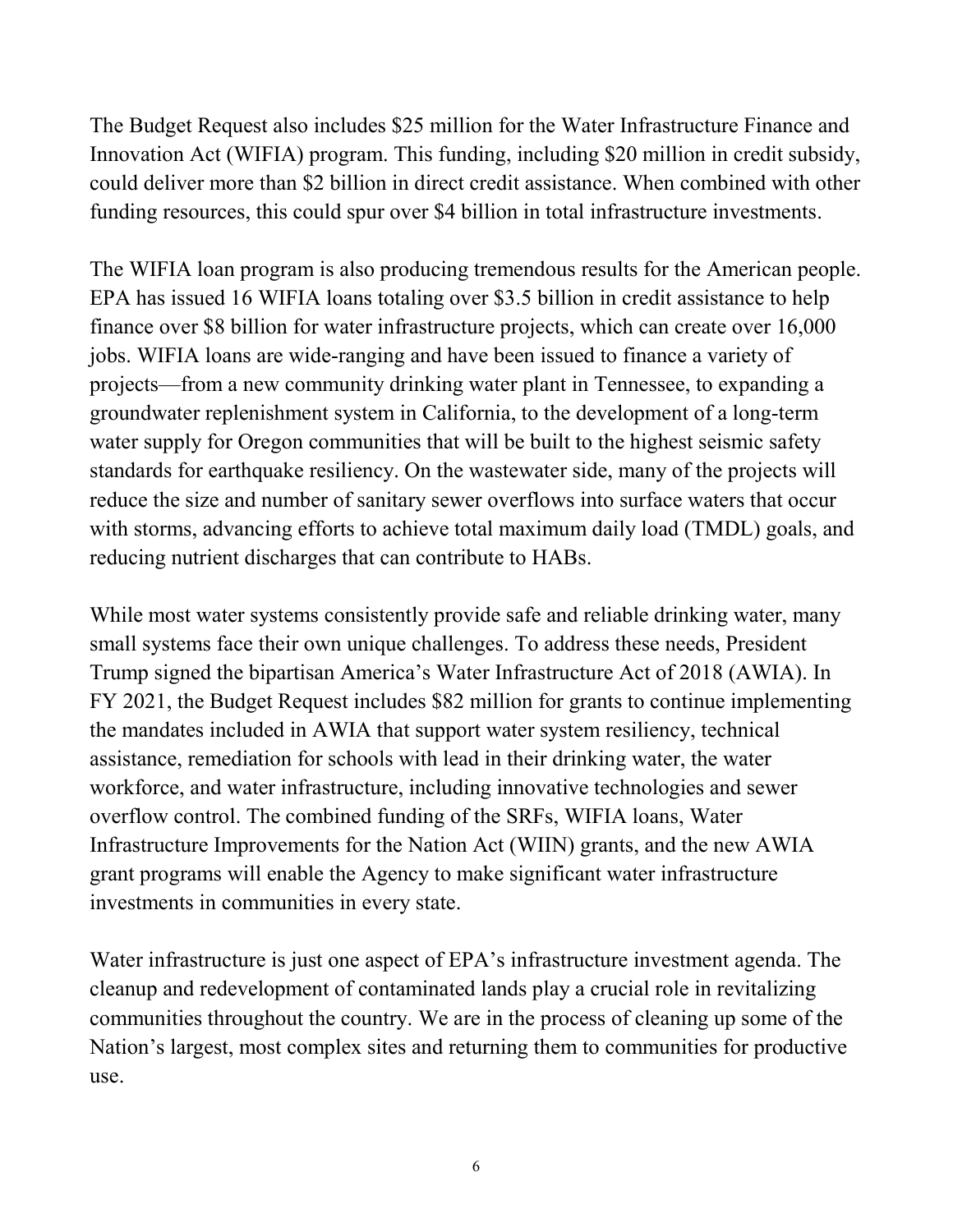The Budget Request includes over \$1 billion in the Superfund account to continue progress to revitalize lands. When talking about the Superfund program, it is important to remember that annual appropriations are just one source of funding to help facilitate the cleanup and restoration of contaminated lands. In 2019, the Superfund Enforcement Program secured private party commitments for cleanup and cost recovery, ultimately billing more than \$961 million for EPA's oversight of the process.

The Budget Request provides nearly \$130 million for Brownfields work, including no less than \$18 million targeted to support Opportunity Zones established in the historic 2017 tax law under President Trump's leadership. Opportunity Zone redevelopment can spur capital investment in economically distressed areas, leading to diversified economies, improved job opportunities, and restored fiscal health in communities allowing for a greater capacity to solve environmental problems. Leveraging brownfields work in Opportunity Zones can help attract public and private capital to further advance economic, environmental, and public health gains. Of the \$64 million in Brownfields grants awarded in June of 2019, 72 percent of selected communities were within Opportunity Zones, supporting environmental justice for all Americans.

The Budget Request includes \$5.8 million with 5.5 FTE to support work to improve the U.S. recycling system and reduce food loss and waste. Recycling programs conserve resources for the future and protect our land and waters. Managing materials sustainably promotes economic growth and reduces environmental impacts. Food waste reduction programs are needed to help reach the Nation's goal of reducing food loss and waste by 50 percent by 2030. In the U.S., a remarkable 30 to 40 percent of all available food goes uneaten through loss or waste. Discarded food ends up in communities' landfills and produces methane, which is a potent greenhouse gas.

The Agency will continue to advance recycling by providing national leadership and direction on approaches to reduce environmental impacts and increase safe and effective reuse and recycling of materials. These initiatives complement ongoing EPA work in managing materials more sustainably, promoting economic growth, and reducing environmental impacts. Additional resources will be used to conduct a needs assessment of the U.S. recycling industry to inform future work, support grant programs, and encourage the use of recycled materials in manufacturing through a pilot incentive program. One proposed grant program, the Community Recycling Infrastructure and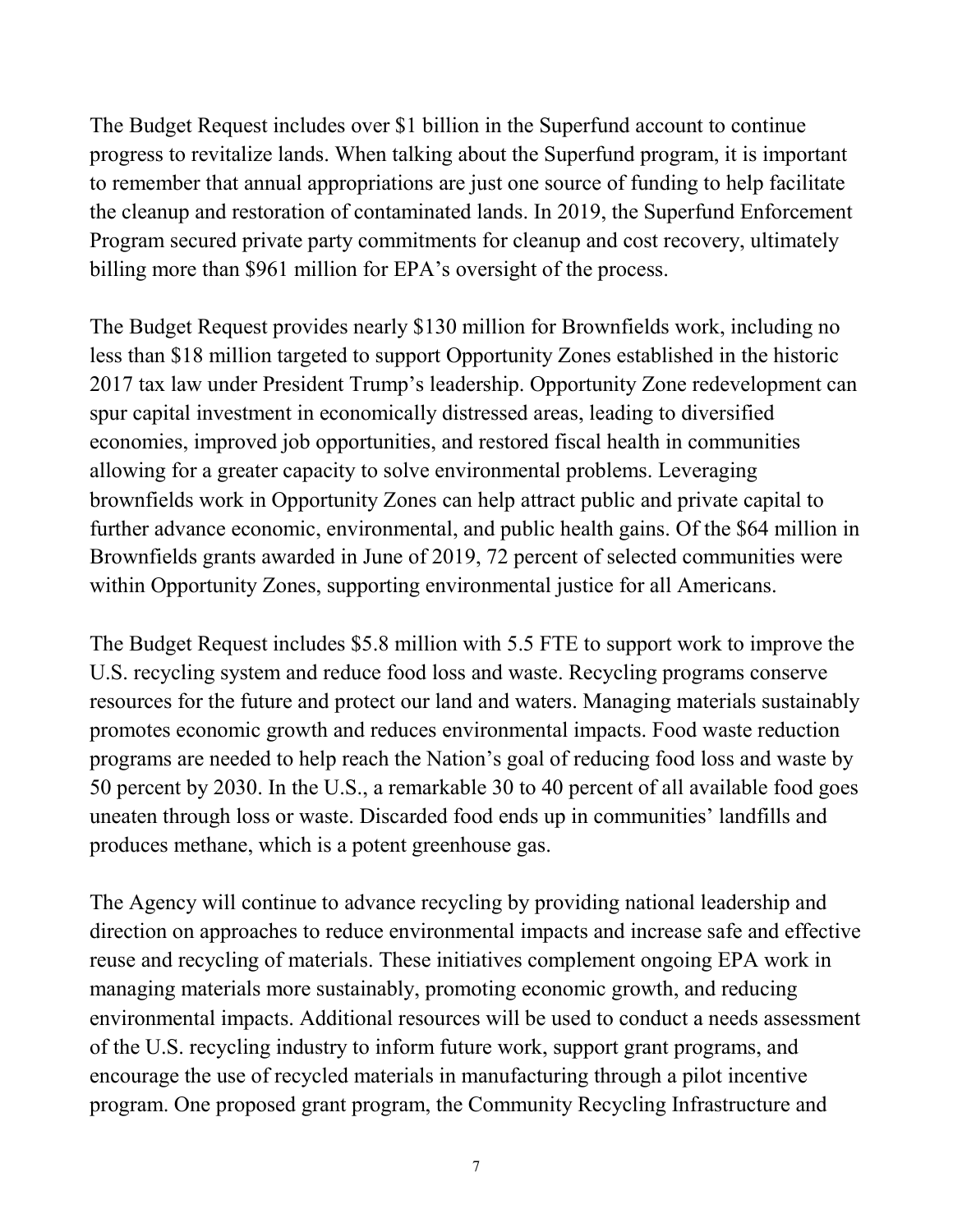Capacity Building Grant, will support pilot programs and infrastructure in communities seeking to enhance their capacity to recover and recycle materials.

When it comes to reducing air pollution, we are moving forward with commonsense reforms that will help more areas reach attainment of the National Ambient Air Quality Standards (NAAQS) and comply with visibility obligations. Areas in nonattainment face a variety of challenges. The Agency is working across multiple fronts to bring these areas into attainment, including by improving the efficiency and effectiveness of the State Implementation Plan (SIP) process and working to reduce the SIP backlog. In the past three years, EPA has re-designated 36 areas around the country, moving them into attainment with federal air quality standards and lifting major regulatory burdens off local businesses. In FY 2019, EPA acted on over 360 SIPs, 165 of which were backlogged. And in fact, just last week, the Hillsborough County and the Hillsborough-Polk Areas reached attainment for their 1-hour Sulfur Dioxide (SO2) NAAQS, putting the entire State of Florida in attainment with all NAAQS standards. This is not only good for the health and wellbeing of residents, but also supports economic growth both of which are priorities for President Trump.

From 2007 to 2017, NOx emissions in the U.S. dropped by more than 40 percent. But there is more work to be done. Heavy-duty vehicles are the largest contributor to mobile source emissions of NOx and is projected to be one of the largest mobile source contributors to ozone in 2025. In January, I signed an Advance Notice of Proposed Rulemaking soliciting pre-proposal comments on a rulemaking effort known as the Cleaner Trucks Initiative. By working closely with states and the private sector, we will reduce NOx emissions from heavy-duty trucks, which is not required by statute or court order, but will be key in helping remaining nonattainment areas reach attainment.

A top priority in FY 2021 is ensuring that chemicals used in commerce and sold in the marketplace are safe for public use. In furtherance of this goal, EPA continues to meet the major statutory deadlines of the Frank R. Lautenberg Chemical Safety for the 21st Century Act, which amended the Toxic Substances Control Act (TSCA). We have issued rules addressing the prioritization process, risk evaluation process, and TSCA inventory, while also developing a new fees program. More timely access to critical data is essential for our chemical evaluations. With that in mind, the Budget Request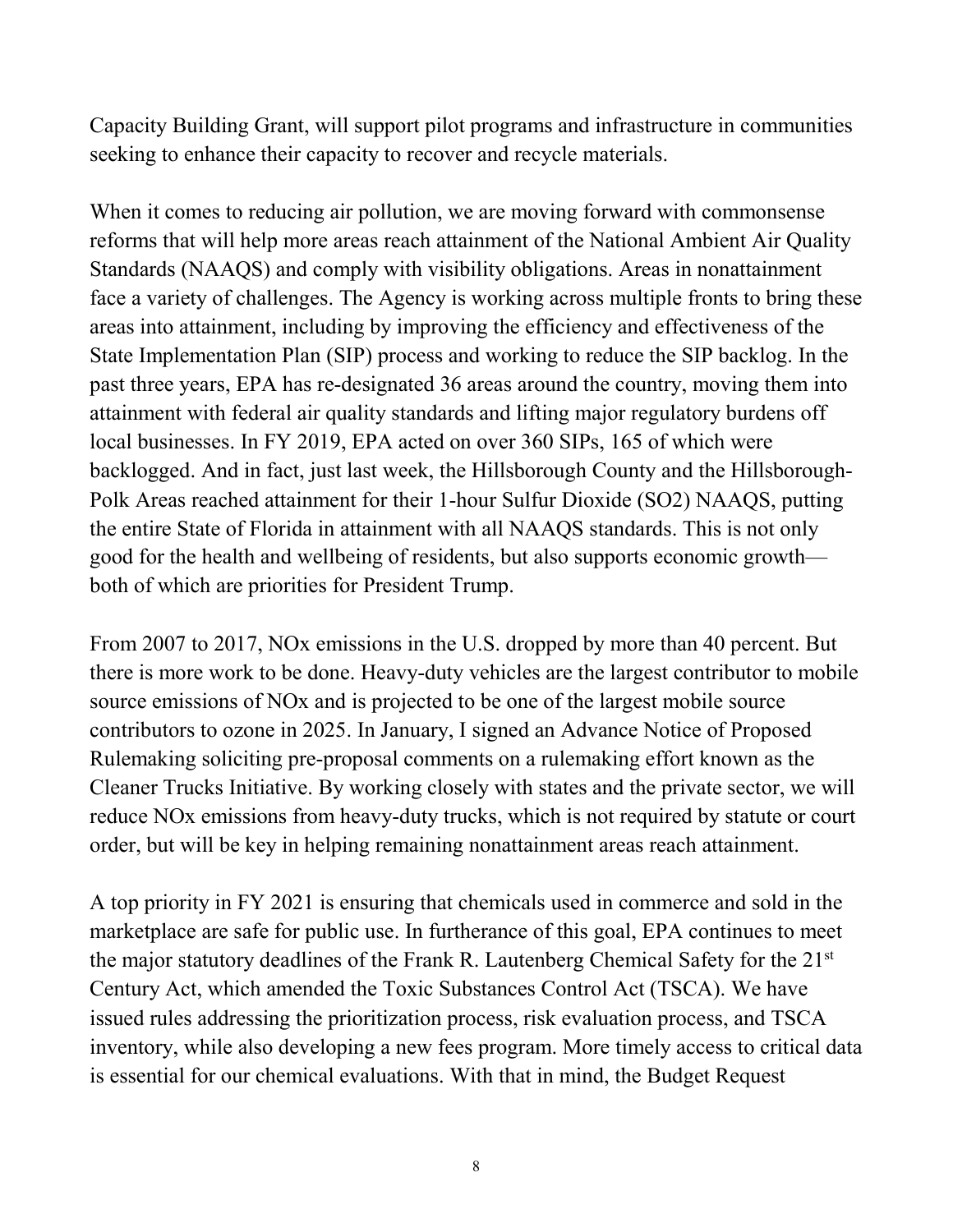supports TSCA records digitization with \$4 million to support the transition from paper to electronic records as required by the National Archives and Records Administration.

A sign of our progress in ensuring the safety of chemicals, as of today, EPA has released draft risk evaluations for seven of the first 10 chemicals for public comment and peer review. We also identified in December the next 20 high-priority chemicals that EPA will work on, with scoping documents expected this summer.

In terms of risk management, in November 2019, we finalized a ban on retail sales of methylene chloride for consumer paint and coating removal—the first risk management action ever taken under Section 6 of amended TSCA. After analyzing the health impacts and listening to affected families, we took action to protect retail consumers.

EPA is focused on increasing compliance with environmental laws and punishing criminal actors, and we are making significant progress. As a sign of expediting a return to compliance, in FY 2019, we received voluntary disclosures at over 1,900 facilities, which represents more than double the number of disclosures received in FY 2016. The Budget Request supports continuing this progress with funding to support circuit riders that provide on the ground technical assistance to drinking water and wastewater systems that are in chronic non-compliance with drinking water or clean water regulations. Compliance assistance aids smaller and rural public drinking and clean water systems to help them meet water quality standards.

The Agency is also focused on continuing to deter non-compliance by stepping up criminal cases. In FY 2019, EPA provided legal and policy support to environmental crime prosecutions that resulted in a 98 percent conviction rate for criminal defendants. Criminal enforcement showed increases in all tracked categories for the first time since 2011. Those include 170 criminal cases opened and 137 defendants charged. Combined administrative, civil, and criminal fines were among the highest in the last decade at over \$470 million.

EPA has made great progress in Superfund enforcement. In FY 2019, the Superfund Enforcement Program secured commitments to reduce, treat, or eliminate a total of 347.2 million pounds of pollution—the highest in the past four years—as well as commitments for \$961 million in new site cleanup work and payment of EPA oversight